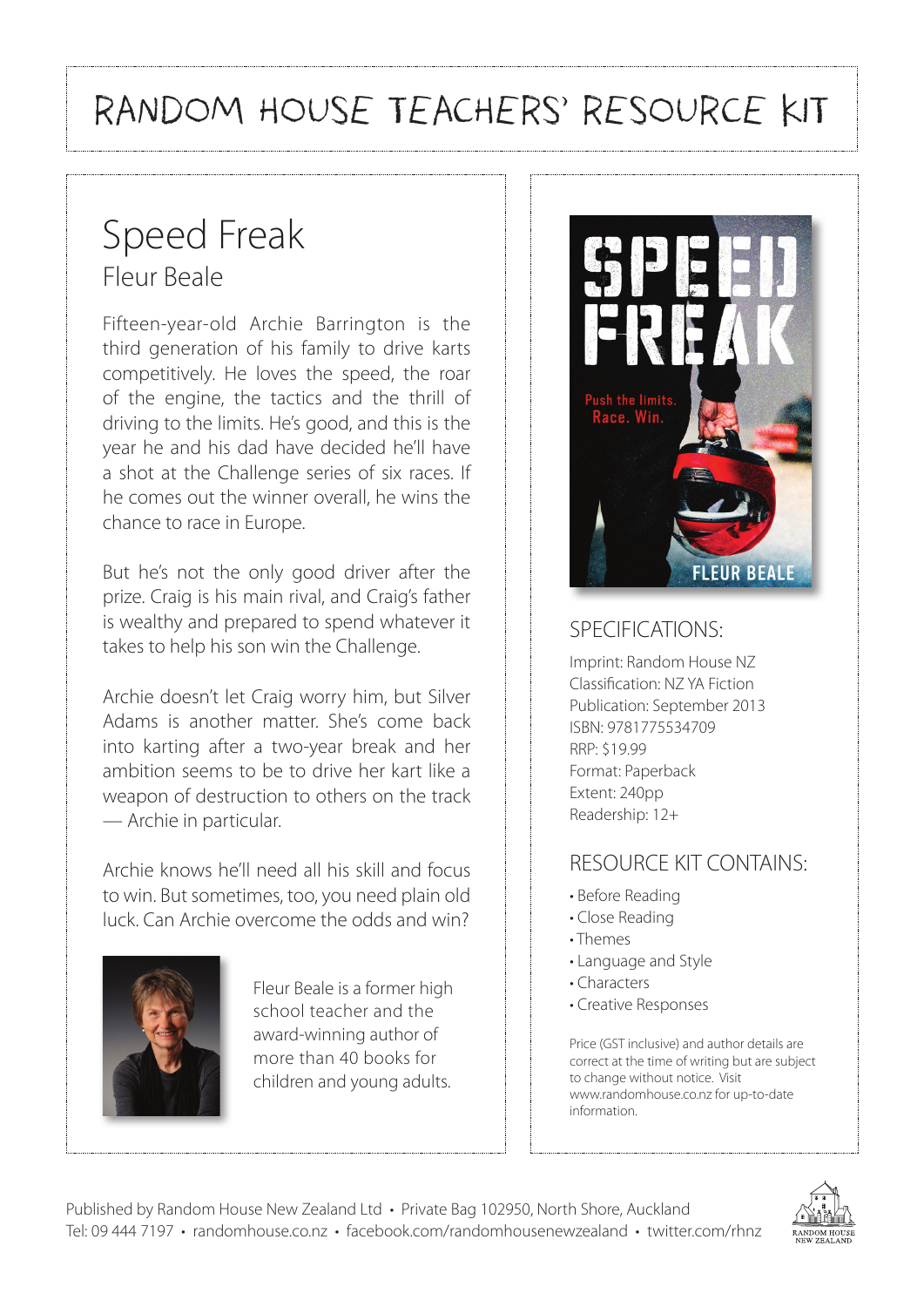### Before Reading

- 1. What does the cover picture indicate about the book's content?
- 2. When and where might the story be set?
- 3. What does the title suggest to you?
- 4. What do you know about kart racing? Do you think it is important that the reader know about a subject in order to read about it, or can any subject make an interesting book if the story is well told?

*Refer to these questions again once you have read the book.*

#### Close Reading

- 1. Archie finds himself thinking that this is 'pretty much how I lived my life now' (p. 13). How does Archie live his life and what does this indicate about the relationship between him and his father and their characters and values?
- 2. In chapter three the reader is given some insight into the characteristics of a few of Archie's fellow competitors and friends (pp. 19–22). Who are these characters and what are the characteristics? Find further examples of when they appear and display these characteristics.
- 3. Why is Erica so anti-karting (p. 23)? Do you think her point of view and/or Archie's reaction to her point of view is valid? Why or why not? Do their opinions change by the end of the novel?
- 4. How does Dad's colour decision for Felix's room affect Archie and Felix's relationship (pp. 29–31)? How does Felix and Archie's relationship develop? Find some examples to support your opinions.
- 5. As competitors, Archie and Craig dabble in some 'psychological trickery' (p. 37)? What does this involve in this chapter? Do

you think it is successful? Find other examples from the book. Do their tactics change or have any effect on one another's races as the book progresses?

- 6. Archie notes that the winning speech was 'pure Craig' (p. 46)? What do you think he means by this? What does it tell the reader about Craig as a character and the relationship between him and Archie?
- 7. Archie describes himself as a 'fighting mongrel with a smart edge' (p. 53). What does he mean by this? Do you agree with his statement? Why or why not? Find examples from the novel to defend your stance.
- 8. How does Archie remember Silver Adams from previous races (p. 56)? Based on following chapters and events is his memory of her accurate? Why or why not?
- 9. What is 'the elephant in the room' Archie's dad refers to (p. 61)? Do you think Archie and his dad deal with it in a sensible and/ or sensitive way? How do other characters deal with it? Does this give you any insight into Silver and her actions?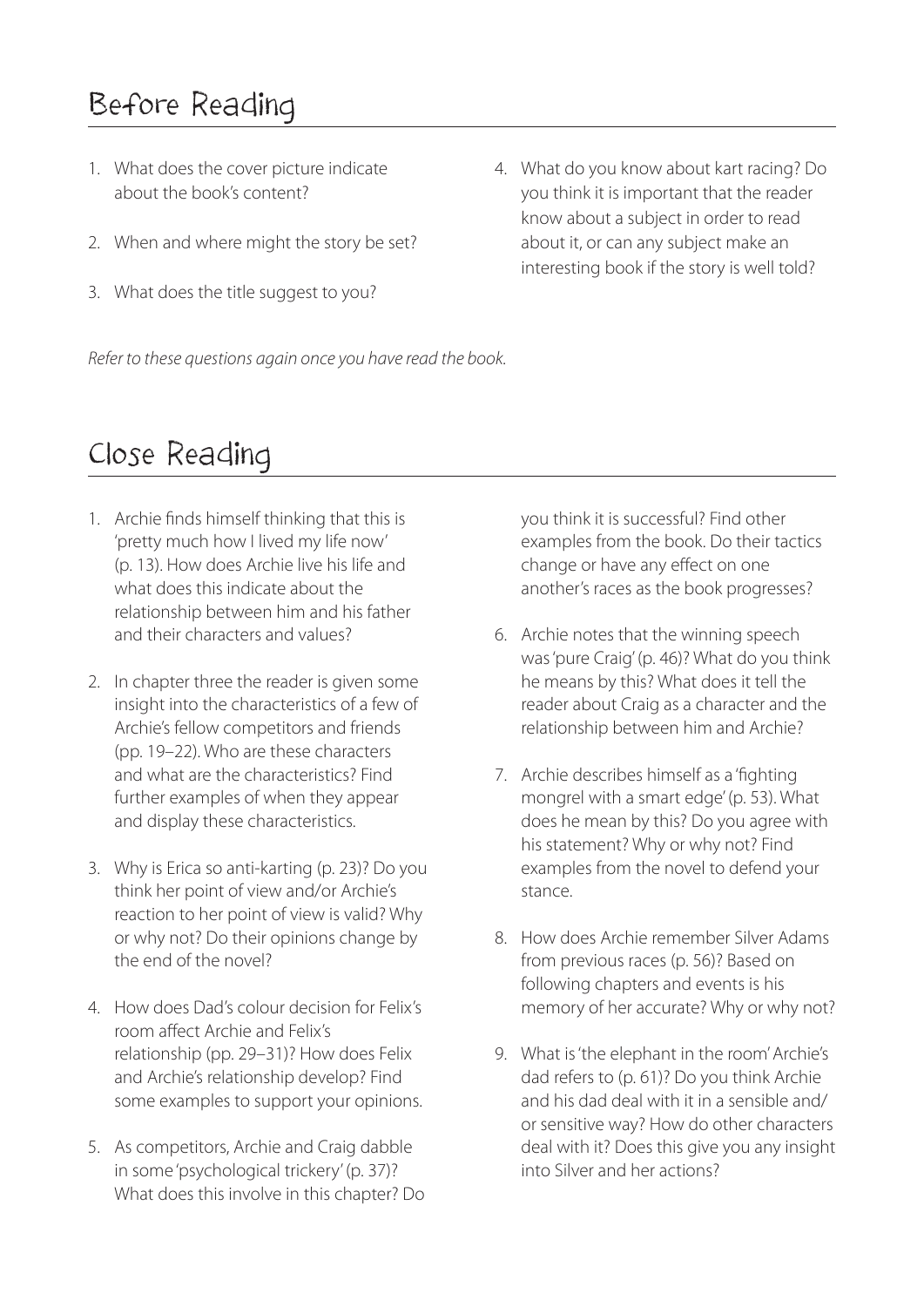- 10. How and why does Archie spend the waiting time on the grid (p. 69)? When else is this mentioned in the book?
- 11. How does Archie react to the changes Erica makes around the house (p. 79)? What does this indicate about their relationship and her place in the family?
- 12. How does Archie react to Craig's letter (p. 97)? How does his reaction differ from those of his fellow competitors? What do their actions tell us about each of the characters? How does Craig respond to Archie?
- 13. What effect does Erica's 'detailed description of blood, shattered bone and escaping brain tissue' have on each family member (p. 112)? This appears to be a turning point for the family and the family dynamics. In what ways do you think it is?
- 14. What has become clear when 'light bulbs came on all over the tent' (p. 127)? What part does Felix play in exposing Craig? How is he integral to Archie's successes? Who else has a hand in Archie's success and Craig's demise?
- 15. Archie makes a mental list of what he knows about his mother (p. 149). What inspires Archie to visit his mother? How does this visit help him? Does it offer any resolutions? If so, what, and for whom?
- 16. Archie describes his competitor Jack's attitude to racing (p. 162)? How does it differ to Archie's? Why? Do any of the other competitors share attitudes or inspirations similar to either Jack or Archie?
- 17. What adjectives are used to describe the reactions to Craig's cheating (p. 182)? How does Archie react? What does this tell us about his character? How do the other characters, including Craig, react both immediately and in the long term? Find examples.
- 18. What is Archie referring to when he thinks it is 'ironical that the law wouldn't let me' (p. 199)? Why does he think this? Do you agree?
- 19. How is Archie's win acknowledged or celebrated by his fellow competitors, school, friends and family (pp. 222–234)? How does Archie feel about his success?
- 20. After a close reading of the novel, imagine you are setting one comprehension question per chapter for an English comprehension examination using *Speed Freak* as the set text. In pairs, ask and answer the questions you have written.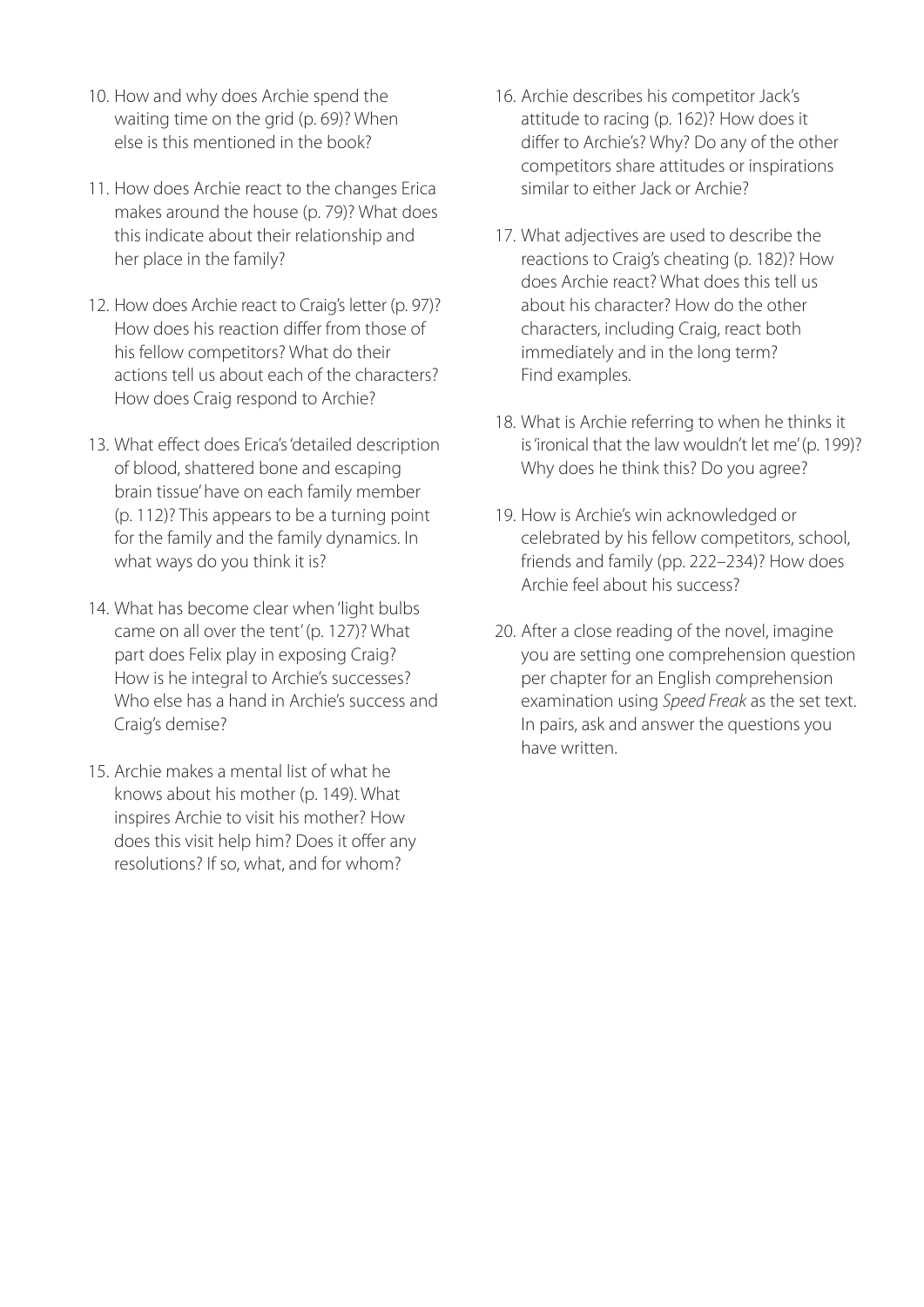#### Themes

- 1. Discuss the following themes and find examples from *Speed Freak* that illustrate:
	- following your passion
	- drive and ambition
	- life balance
	- competitiveness and the importance of good sportsmanship
	- the definition and importance of family relationships
- how success and wealth can corrupt
- teenage sexuality and attraction
- the impact of death, loss and abandonment
- 2. What do you think is the main theme of the novel? Write an essay on your choice.

### Language and Style

- 1. What do you think the genre of this book is? List the aspects that are indicative of this genre.
- 2. The story is told in the first-person past tense. Why do you think the author chose to do this? Choose a passage in the book and rewrite it in third-person and/or present narrative. Once you have done this, compare the two versions and discuss their differences. Do you think the first-person narration is more effective? Is there anything you prefer about the thirdperson narration?
- 3. Figurative language is used to convey ideas that might otherwise be difficult to express. Two examples of figurative language are similes and metaphors. Examples of these are 'steady as a statue' (p. 45), 'she's driving like she's got a demon inside' (p. 90), 'Erica's face turned to stone' (p. 52) and 'that look was pure poison' (p. 99). Find more examples of each type of figurative language from the book.
- 4. The author uses animal imagery in some similes, for example, 'he's going to be mad

as a wasp when he finds out' (p. 7) and 'Felix was like a bee in a bottle' (p. 134). Find other examples from the book. Then think of ten other animals and create a simile for each.

- 5. Throughout the book there are many puns, similes and metaphors relating to kart racing and its vocabulary. Examples of these are 'keep the public displays of affection on low revs' (p. 10), 'Craig's face lit up like a tail light' (p. 34), 'his eyes shone like polished axles' (p. 108) and 'that'd get right up his exhaust pipe' (p. 232). Find some more examples from the book. Use any of those above, or others you have found, as inspiration for a poem or other piece of descriptive writing about the book.
- 6. The alliterative nicknames 'Dangerous Damian' (p. 42) and 'Gary the Great' (p. 43) feature in the book. What is alliteration? Think of alliterative nicknames for five other characters from the novel, as well as for yourself and three of your classmates.
- 7. The author uses symbolism in the book. What are the phrases below typically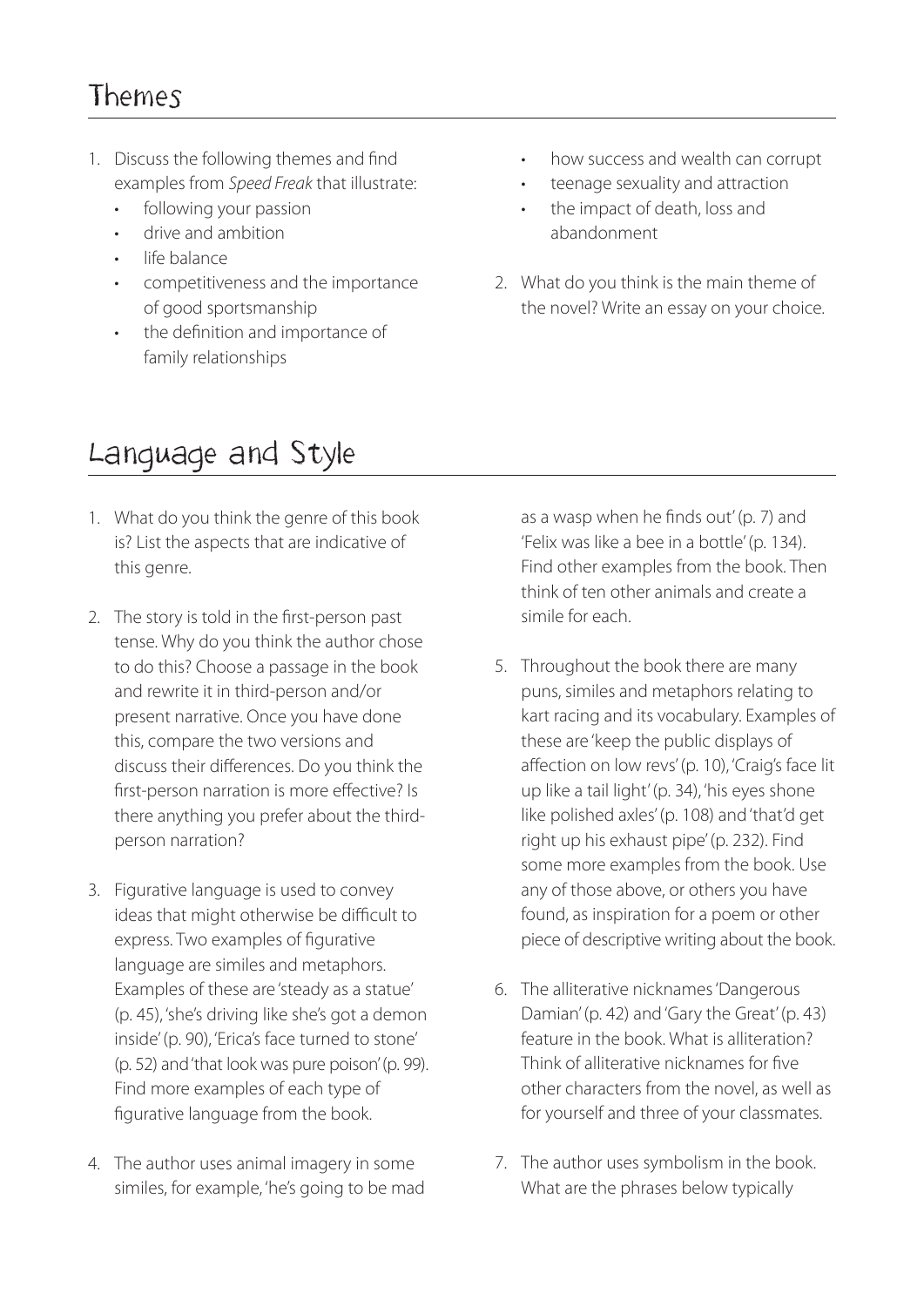symbolic of? What is the origin of these phrases?

- joined at the hip (p. 9)
- $\cdot$  top notch (p. 43)
- love birds (p. 57)
- bring him out of his shell (p. 57)
- punching bag (p. 71)
- $\cdot$  by a whisker (p. 72)
- up shit creek without a paddle (p. 84)
- made a bee-line for (p. 110)
- wrapping him up in cotton wool (p. 118)
- loose cannon (p. 123)
- roll with the punches (p. 132)
- ankle biter (p. 143)
- run for the hills (p. 153)
- his bark is worse than his bite (p. 168)
- heart of steel (p. 170)
- fair and square (p. 183)
- which way the cookie would crumble (p. 184)
- with bells on (p. 198)
- 8. 'Buzz' and 'fizz' (p. 134) are examples of which figure of speech? Think of five more examples. Write a poem or descriptive paragraph which includes the words.
- 9. Describe in a paragraph how the tension builds and falls away during the book.

Find a passage in the novel that is high intensity, such as during a race, and a passage that is low intensity. Copy both out and compare the language used (choice of words, length of sentences, the pace at which details are revealed). How is language used to create intensity?

- 10. Find definitions for the following words from the novel and write one sentence for each:
	- monotonous (p. 18)
	- peripheral (p. 41)
	- famished (p. 52)
	- lenient (p. 56)
	- carnage (p. 65)
	- blatant (p. 65)
	- $\cdot$  forlorn (p. 206)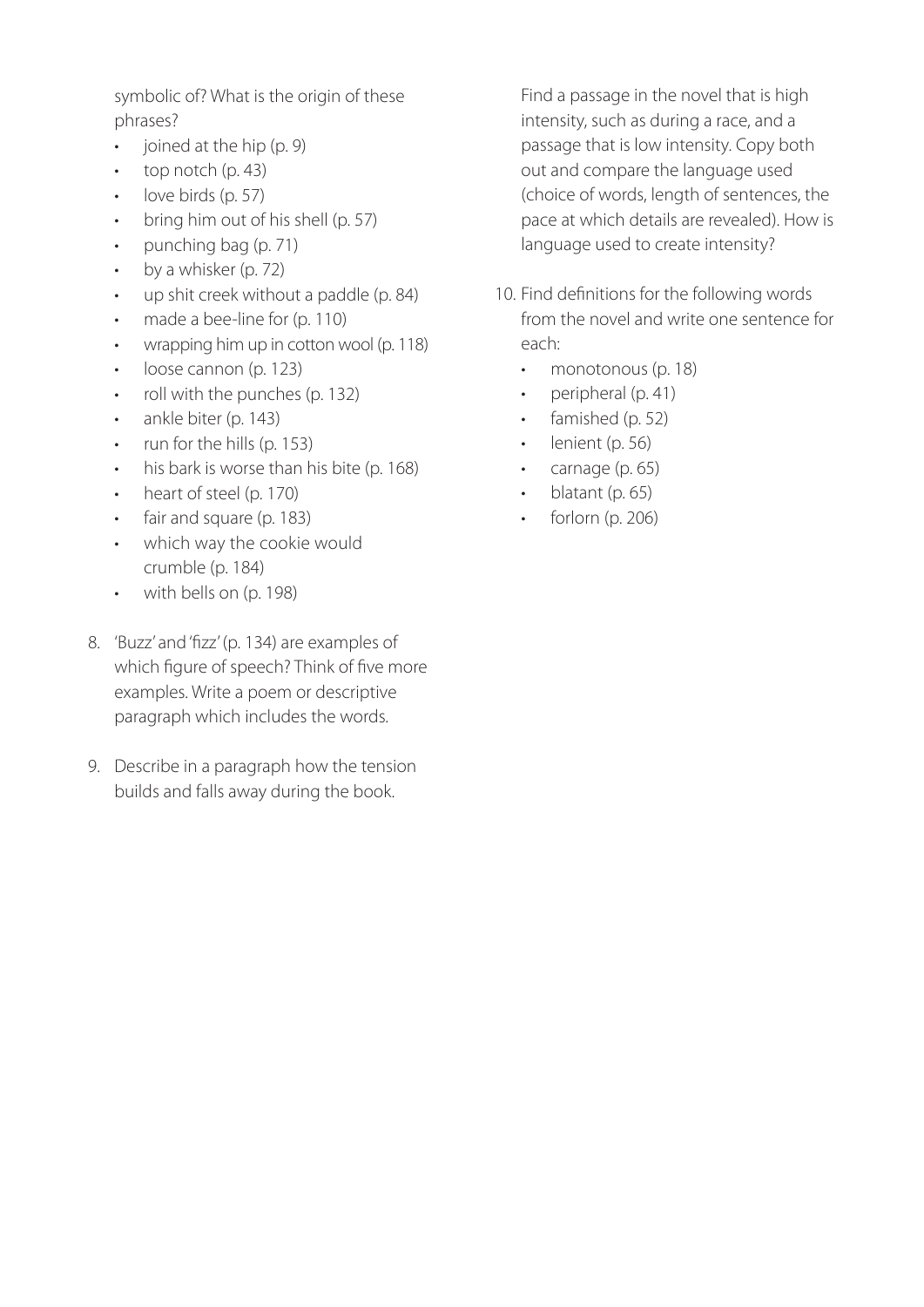- 1. Select three adjectives to describe each of the following characters:
	- Archie
	- Craig
	- Dad
	- Erica
	- Felix
	- Silver
	- Grandad
	- Kyla
- 2. List the qualities of Archie's personality and find examples of when he displays each of these qualities, such as good sportsmanship: 'I caught his eye and gave him a thumbs-up. It was his best result ever' (p. 101).
- 3. Do you think Archie is a strong protagonist? Why or why not? Which other characters do you feel display strength? In pairs, write character studies of five of the main characters. Begin by making a chart to list the strengths and weaknesses of each. How do their particular strengths and weaknesses affect the part they play in the novel?
- 4. Felix and Craig are characters who change in the novel as events unfold. What were they like at the beginning and how have they changed by the end? Discuss if, and how, any other characters change and develop throughout the book. How do you think their view of themselves has changed?
- 5. How does the relationship between Archie and Erica develop over the course of the book? What are the main events which contribute to the development?
- 6. Choose an important event from the novel and describe Archie's reaction to it.
- 7. What are the different pressures on Archie through the novel? What factors lead to the decisions he makes and how does he cope with the situations he finds himself in?
- 8. What does the novel say about friendships and/or family and their importance during difficult times? List examples where friends and/or family are either a help or a hindrance to Archie.
- 9. Do you think Archie is a realistic character? Why or why not? Do you think Archie is too good to be true? What does or doesn't make him a convincing character?
- 10. Which character did you particularly like or dislike? Why?
- 11. Which character do you most identify with?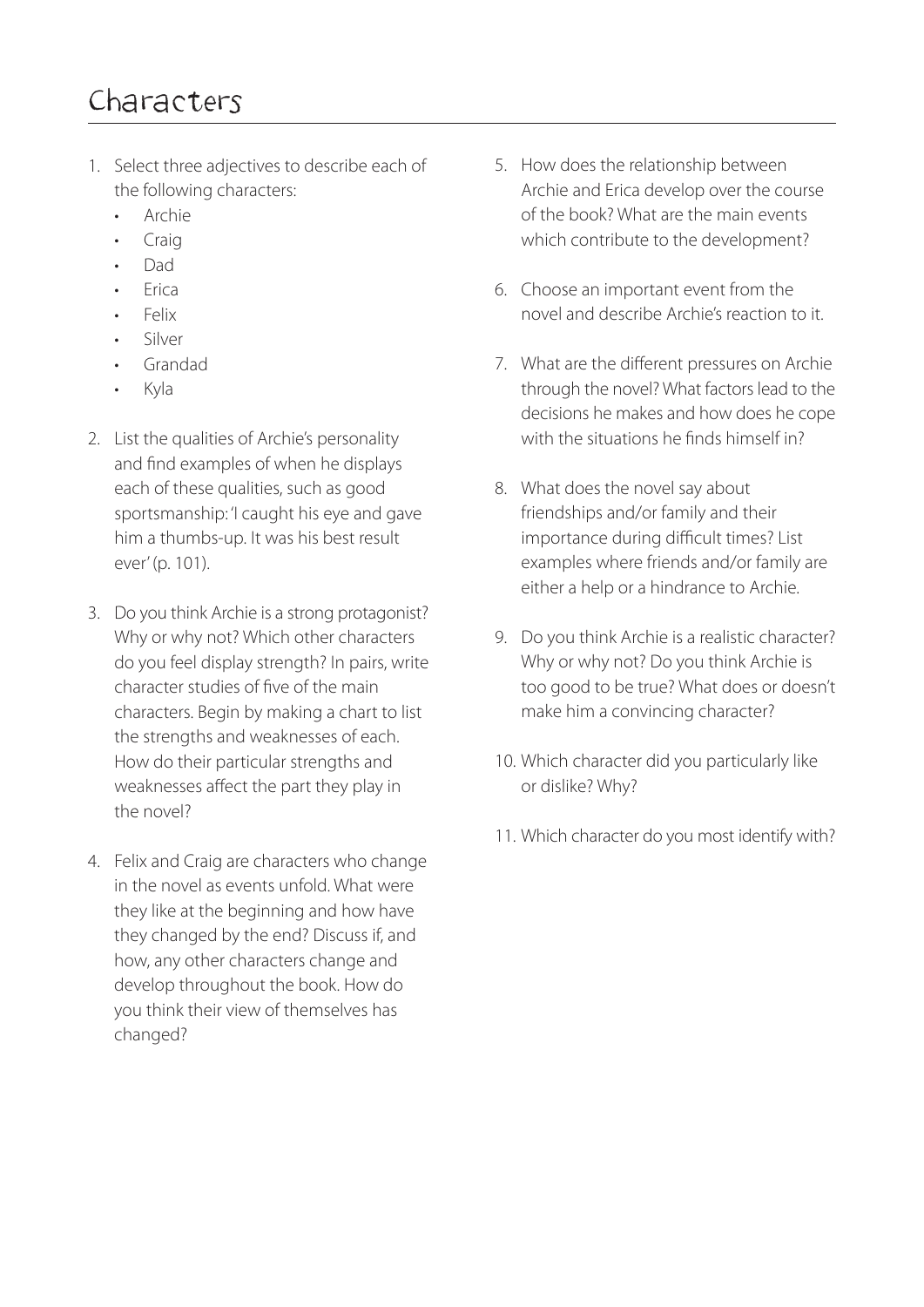### Creative Responses

- 1. Archie states that doing laps in his kart is his 'idea of heaven' (p. 15) and his school friend Colin is so passionate about playing rugby that he'd 'chopped the cast off his own wrist so he could keep on playing rugby' (p. 8). Write an extended description of a place or activity you consider heavenly, or write a poem about how it feels to watch or participate in your favourite sport or hobby. Use descriptive and emotive language so that those who read your description or poem can feel your passion.
- 2. Archie had spent the holidays chasing sponsors and then had to present his spiel to them (pp. 24–28). Find potential sponsors for your favourite sport or hobby. Create a powerpoint presentation for a panel of these sponsors in order to convince them to sponsor you.
- 3. Throughout the book, Dad gives Archie motivational lectures and words of advice. Study the language, form and common elements of motivational speakers and lecturers. As an example, you could listen to *TED: Ideas Worth Spreading* talks (www.ted.com). Then, using one of Dad's quotes below as a title or subject, write your own motivational lecture. Present it to your class.
	- 'Keep your cool and wait till the other bugger makes a mistake.' (p. 13)
	- 'Watch your diet. Keep fit, keep lean, keep strong.' (p. 18)
	- 'Focus. It's all about focus. Being calm. In control. Goal in sight.' (p. 24)
	- 'Give it everything. If it doesn't work out, you'll know you put your heart out there.' (p. 47)
	- 'Keep your temper.' (p. 49)
	- 'Breathe. Relax. Focus.' (p. 69)
	- 'Consistent. Be consistent.' (p. 99)
- 4. Erica 'sees all motor sports as dangerous' (p. 23). Divide the class into teams and debate this statement.
- 5. *Speed Freak* is set in New Zealand. Archie tours around the country and also skypes his friends who live all over New Zealand (for example, Kyla in Wyndham; p. 21). He also reads about Portugal (p. 138) and meets Kyla's great-aunt who had worked in the Philippines (p. 139). Locate these and any other places that are mentioned in the book on a map of New Zealand or of the world. Choose one of the places mentioned. Create and design an entry for a travel book of your chosen place. Include information such as population size, geography, history, things of interest, weather, etc.
- 6. Archie is studying subjects to get him into engineering at university (p. 49). What do engineering jobs entail? What job do you want to do? Where would you like to work? What qualifications will you need? What would the work entail? See if you can arrange to be an intern or shadow a worker at the company of your choice. Write a report of your experience and present it to your class.
- 7. Archie discovers that a drunken driver killed Silver's mother on Christmas Eve (p. 60). Are there any campaigns currently being screened on television to warn against drink-driving? Do you think they are successful? Why/why not? Discuss as a class. Create your own anti–drink-driving marketing campaign. The campaign could include elements such as pamphlets, scripts for school talks, radio jingles, posters, slogans, etc.